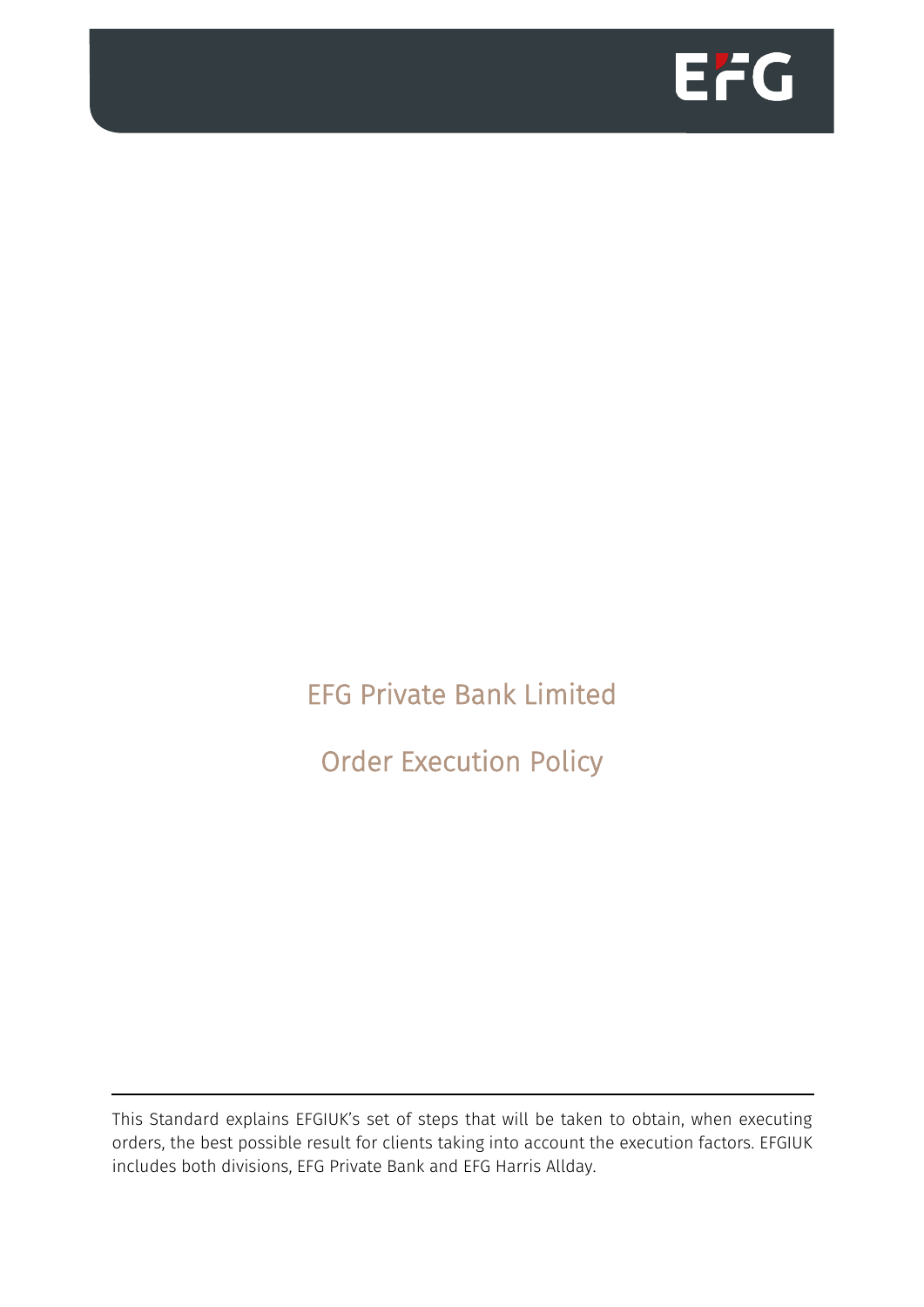### <span id="page-1-0"></span>Contents

| 1. |                                                                       |  |
|----|-----------------------------------------------------------------------|--|
| 2. |                                                                       |  |
| 3. |                                                                       |  |
| 4. |                                                                       |  |
| 5. |                                                                       |  |
| 6. |                                                                       |  |
| 7. |                                                                       |  |
| 8. |                                                                       |  |
| 9. |                                                                       |  |
|    |                                                                       |  |
| 1. |                                                                       |  |
| 2. |                                                                       |  |
| 3. |                                                                       |  |
| 4. |                                                                       |  |
| 5. |                                                                       |  |
| 6. |                                                                       |  |
| 7. | Appendix A – List of Execution Venues by Financial Instrument Type 11 |  |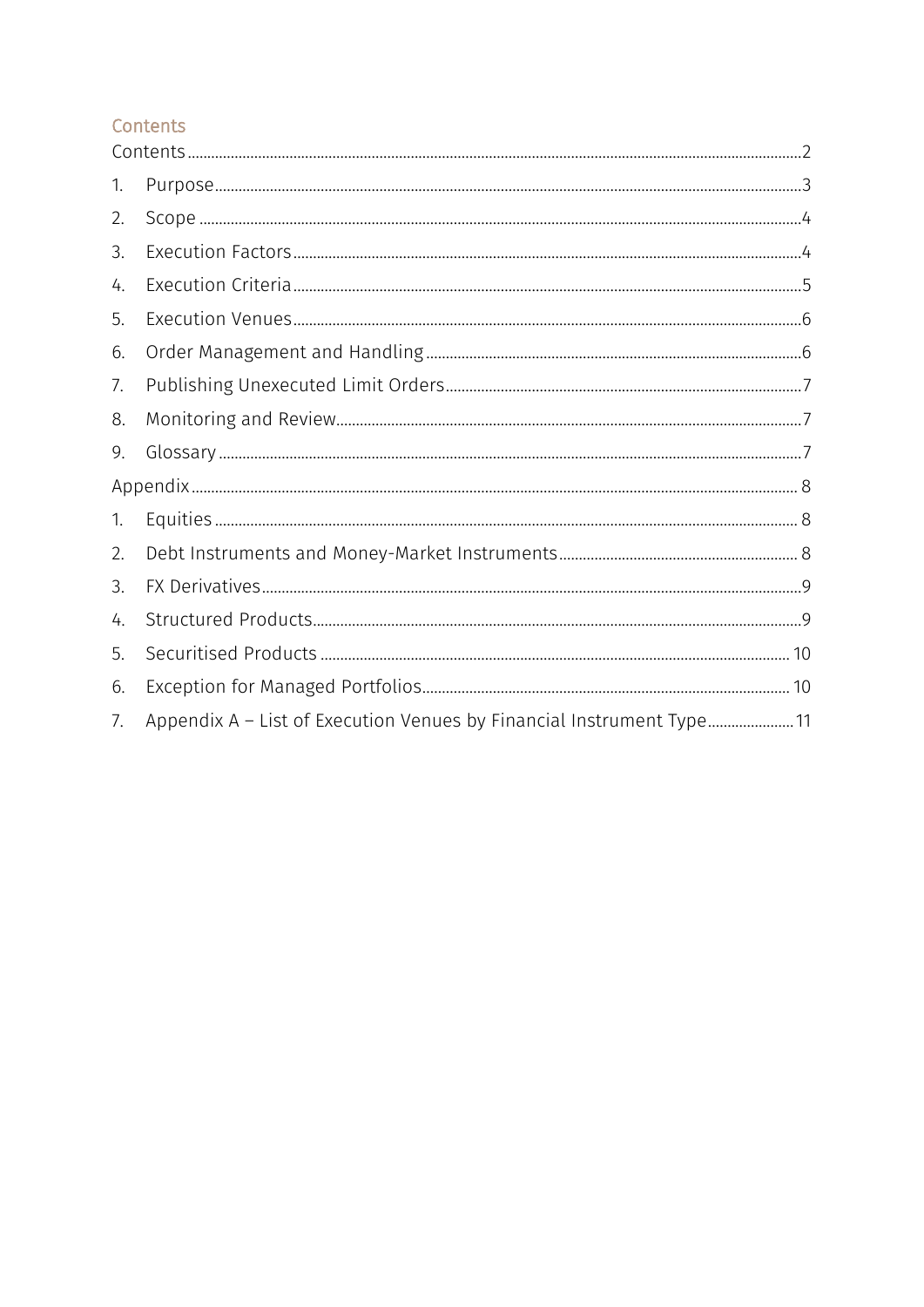### <span id="page-2-0"></span>1. Purpose

- 1.1. This standard explains EFGIUK's ("we", "our" or "us") set of steps that will be taken to obtain, when executing orders, the best possible result for clients taking into account the execution factors as required by the Markets in Financial Instruments Directive 2014/65/EU ("MiFID II").
- 1.2. We have established and implemented arrangements, including an Order Execution Standard ("standard"), which are designed to allow us to meet our regulatory obligation to obtain the best possible result for your orders ("best execution").
- 1.3. Our commitment to provide you with best execution does not mean that we owe you any fiduciary responsibilities over and above the specific regulatory obligations placed upon us or as may be otherwise contracted between us.
- 1.4. The information on the execution principles is tailored to the respective class of financial instruments. Therefore, this standard is supplemented by appendices which provide further details to our considerations as they relate to differing asset classes. The appendices should be read in conjunction with this standard and cover the following products:
	- Equities;
	- Debt instruments and Money-market instruments;
	- FX derivatives;
	- Structured Products;
	- Securitised Products; and
	- Exchange Traded Products.
- 1.5. Funds are out of scope for the purpose of best execution; however, Exchange Traded Funds (ETFs) are in scope.
- 1.6. We are required to obtain the consent of each client to our Order Execution Standard. By signing the terms of the client agreement you are deemed to have given consent and confirm acceptance of the standard.
- 1.7. As set out in our Terms of Business we may decline to accept instructions and orders from you.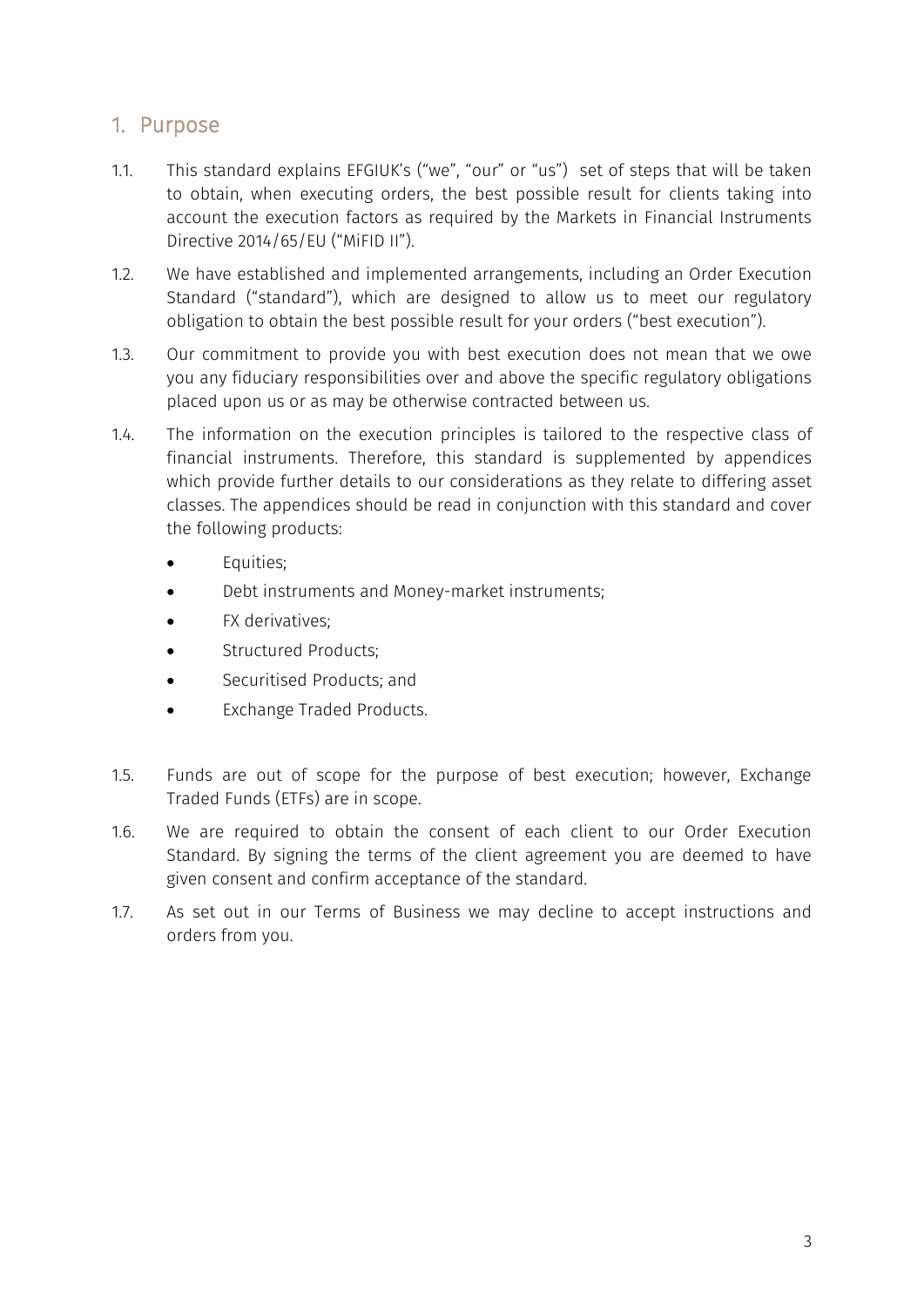## <span id="page-3-0"></span>2. Scope

- 2.1. This standard applies to retail and professional clients1 (hereinafter also abbreviated to "clients") as defined in our Terms & Conditions for the orders which are accepted by us on your behalf for the purpose of purchasing or selling financial instruments. This standard also applies when we purchase or sell financial instruments in fulfilment of our obligations arising from a portfolio management mandate with you.
- 2.2. We may accept specific instructions from you as to how an order is to be executed.
- 2.3. Depending on their nature, these specific instructions may be inconsistent with our best execution obligations and our view of best execution. Where this is the case, we will take all sufficient steps to handle and execute the relevant order in a manner which satisfies your instructions. However, please note that if you provide us with a specific instruction this may prevent us from taking the steps which have been designed and implemented in our standard to help obtain the best possible outcome for your orders.
- 2.4. Giving us specific instructions as to execution may therefore adversely affect the execution outcome you receive (e.g. specifying a preference for the venue of execution).
- 2.5. Further, in following your instructions we will be deemed to have taken all sufficient steps to provide the best possible outcome in respect of the order or aspect of the order covered by your specific instructions. We will however, continue to comply with our best execution obligation for the remainder of the factors which are not covered by your specific instructions.
- 2.6. In the event of extreme volatile markets, system outages, restriction due to government actions or market disruption which remains outside our control, we may temporarily suspend execution. It is possible that in these adverse market conditions different clients submitting orders with similar characteristics may achieve different outcomes, including whether and when orders or trades will be executed.
- 2.7. We may decide that in certain circumstances, where you have previously provided your consent, that it would be beneficial to execute all or part of an order outside a trading venue. Whilst this may provide the advantage of an improved execution price and faster execution, additional risks may be incurred, for example a counterparty risk arising from execution outside a trading venue.

## <span id="page-3-1"></span>3. Execution Factors

3.1. Where we execute an order for you, in the absence of specific instructions from you as to how an order is to be executed, we will take into consideration all factors that allow us to deliver best execution.

<sup>-</sup><sup>1</sup> All terms in *italic script* are to be interpreted as defined in our T&Cs.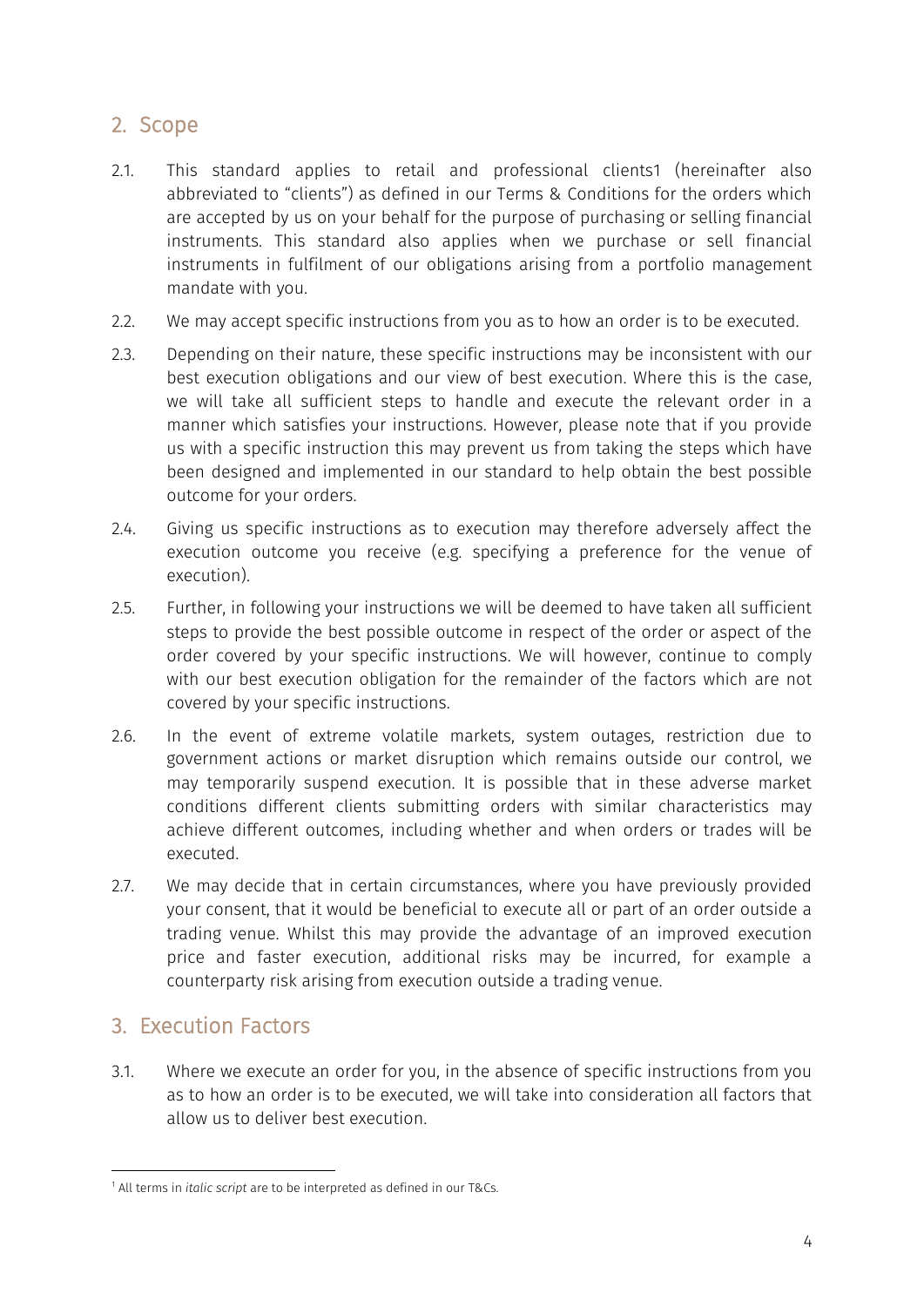- 3.2. Our obligation is to take all sufficient steps to obtain the best possible results for you. The best possible results means the best overall price - being the purchase price at which an order is executed (for a buy order) plus transaction costs passed on to you, or the sale price at which an order is executed (for a sell order) minus transaction costs passed on to you, across the execution venues on which we may execute orders.
- 3.3. In addition to best overall price, we may take into account the following factors and give them precedence over the immediate price factors where they are instrumental in delivering the best possible results for you in terms of total cost to you:
	- (a) Liquidity of the financial instrument;
	- (b) Costs;
	- (c) Speed;
	- (d) Likelihood of execution or settlement;
	- (e) Size of your order;
	- (f) Nature of your order;
	- (g) The execution venues available and their trading status; and

(h) Any other consideration relevant to the efficient execution of your order, including liquidity and market impact.

- 3.4. We will determine the relative importance of each factor and therefore there may be trade-offs where certain execution factors are considered as having higher importance over others in obtaining the best possible results for you.
- 3.5. Ordinarily, price will merit a high relative importance in obtaining the best possible outcome for clients. In certain circumstances, for some client orders, financial instruments or markets, we, in our absolute discretion, may decide that other factors are more important in determining the best possible results for you in accordance with our standard.

## <span id="page-4-0"></span>4. Execution Criteria

- 4.1. The following execution criteria shall be taken into account when applying relative weights to the execution factors (see section 3):
	- the characteristics of the client including your categorisation as retail or professional client;
	- the characteristics of the order;
	- the characteristics of the financial instruments that are the subject of that order; and
	- the characteristics of the execution venues to which that order can be directed.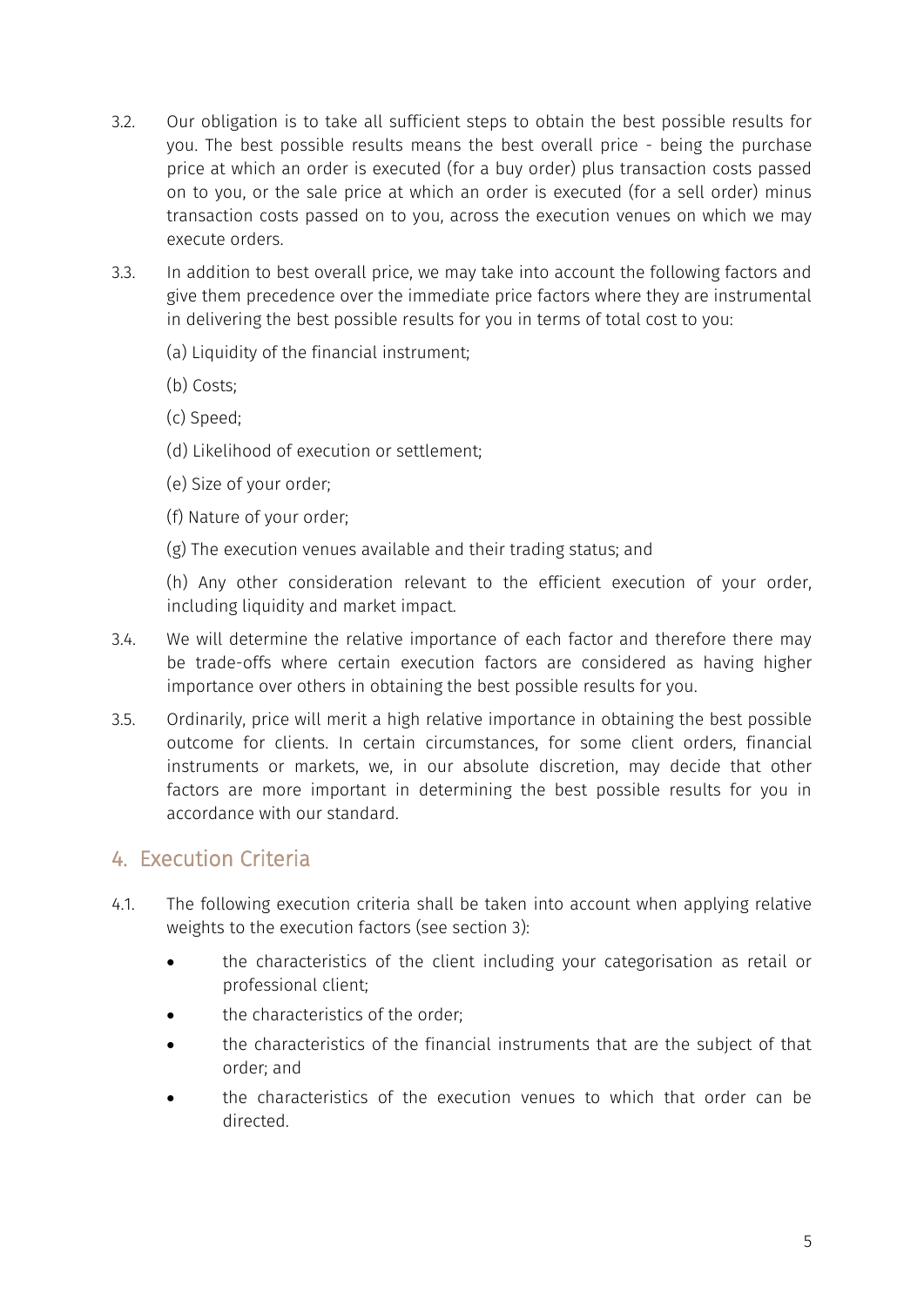- 4.2. In providing best execution, we will follow the same standards and apply the same processes to all markets and financial instruments. However, the relative importance of any one or several of the abovementioned criteria may vary on a case-by-case basis as a result of the diversity of the markets, financial instruments and order types. For example, whereas price volatility may result in timely execution to be a priority in some markets, in other markets with low liquidity, the likelihood of execution of the order may alone constitute best execution. The nature of your order and any specific instruction linked to that order may also limit the choice in the selection of the execution venue.
- 4.3. Further details can be found in the appendices.

#### <span id="page-5-0"></span>5. Execution Venues

- 5.1. When executing your transactions, we will take all sufficient steps in order to obtain on a consistent basis the best possible result for you and therefore we may use one or more venue types, including but not limited to the following:
	- Regulated Markets<sup>2</sup>;
	- Other exchanges that are not Regulated Markets;
	- $\bullet$  Multilateral Trading Facilities $^3$  (MTF's);
	- Systematic Internalisers (SI's);
	- Market Makers; or
	- Other liquidity providers.
- 5.2. Execution venues by asset class are listed in the appendices to this standard.
- 5.3. We will undertake on-going assessments of the execution venues used to determine whether existing venues continue to provide for the best possible result for clients and also to review the suitability of new execution venues. In making this assessment we will utilise information derived from our own internal best execution monitoring tools and processes as well as where applicable execution quality data reported by execution venues under MiFID II and its implementing measures.

## <span id="page-5-1"></span>6. Order Management and Handling

-

- 6.1. Where we handle orders either on your behalf or as part of our portfolio management activities, we must ensure that orders are:
	- Executed promptly in accordance with objectives;
	- Accurately recorded and allocated; and

 $2A$  regulated market means a multilateral system operated and/or managed by a market operator, which brings together or facilitates the bringing together of multiple third-party buying and selling interests in financial instruments – in the system and in accordance with its non-discretionary rules – in a way that results in a contract, in respect of the financial instruments admitted to trading under its rules and/or systems, and which is authorised and functions regularly, for example, the London Stock Exchange.

<sup>&</sup>lt;sup>3</sup> MTF means a system that brings together multiple parties (e.g. retail investors or other investment firms) that are interested in buying and selling financial instruments and enables them to do so. These systems can be crossing networks or matching engines that are operated by an investment firm or a market operator. Instruments may include shares, bonds and derivatives. This is done within the MTF operator's system.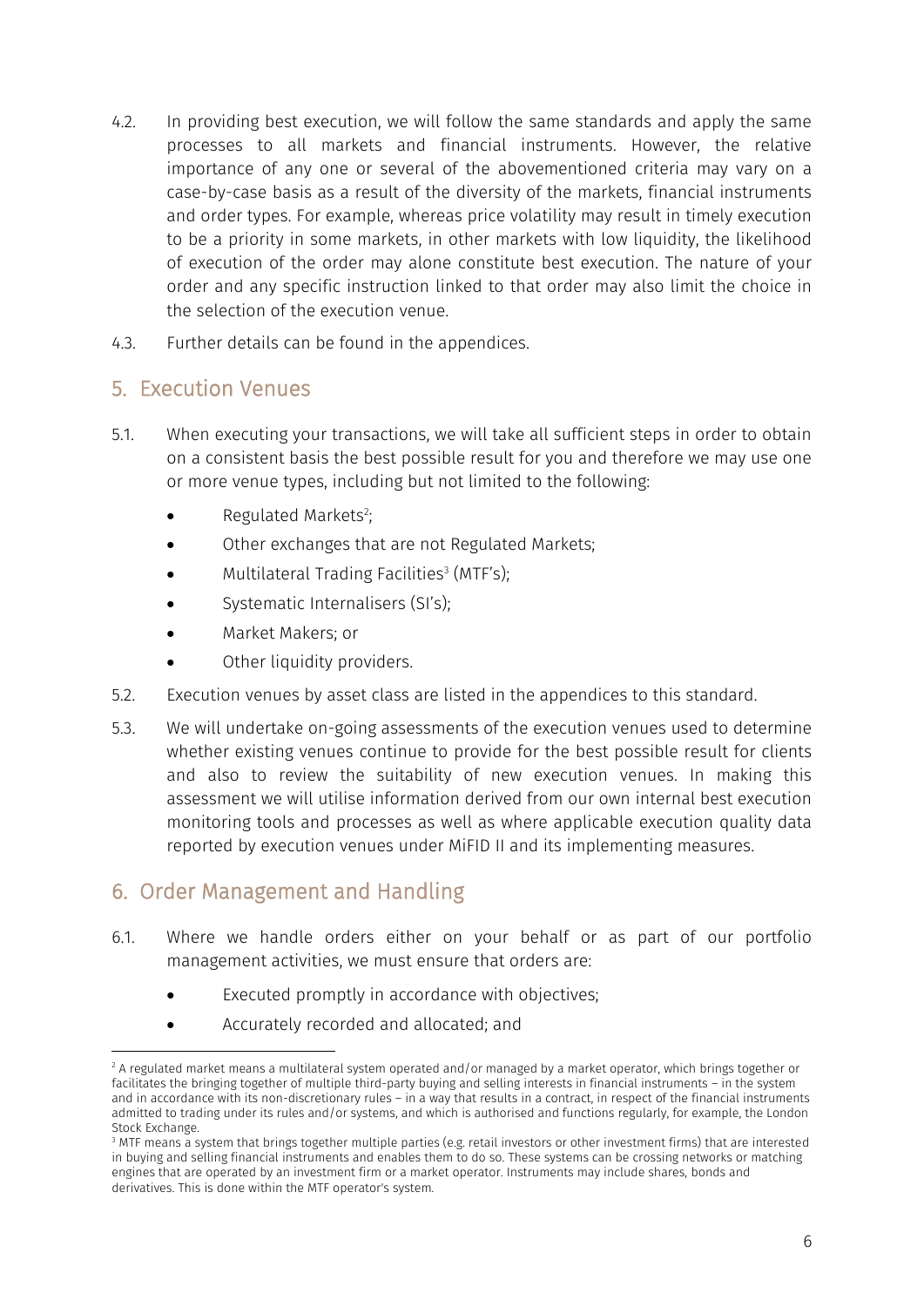- Executed sequentially unless the characteristics of the order or prevailing market conditions make this impracticable, or the interests of the client require otherwise.
- 6.2. This may involve the aggregation of orders of different clients. Where orders are aggregated this will occur in accordance with the relevant MiFID II rules and records will be maintained as required by those rules.
- 6.3. The executed orders are allocated to clients fairly and proportionately.
- 6.4. In circumstances where you provide us with a limit order and we determine that a relevant exchange is the best execution venue for your order we will send the order in full (or in part where deemed prudent) to the execution venue that we consider is the venue that will provide you with best execution considering the execution factors detailed above, in particular the characteristics of your order, best available price, available liquidity and certainty of execution at the time the order is received.
- 6.5. The execution of your order after transmission to a relevant exchange will be subject to price-time priority.
- 6.6. In exceptional circumstances, such as technical faults or loss of connectivity at execution venues, EFGIUK may be forced to employ other methods of execution other than the methods stated above.

## <span id="page-6-0"></span>7. Publishing Unexecuted Limit Orders

7.1 It may not always be possible to execute limit orders under the prevailing market conditions. We would then be required to make such orders public ahead of execution, unless you agree that we need not do so. We believe it is in your best interests if we exercise our discretion as to whether or not we make your order public. By agreeing to the Order Execution Policy, you agree that we will not make your order public.

### <span id="page-6-1"></span>8. Monitoring and Review

8.1. Our execution arrangements and the Order Execution Standard may change from time to time. This standard will be reviewed at least annually, including an assessment of the execution venues used, or whenever a material change occurs that affects our ability to obtain the best result for the execution of your orders. The latest version of this standard will be published on our website: [https://www.efgl.com/.](https://www.efgl.com/)

#### <span id="page-6-2"></span>9. Glossary

9.1. A glossary of key terms can be found in our Terms of Business.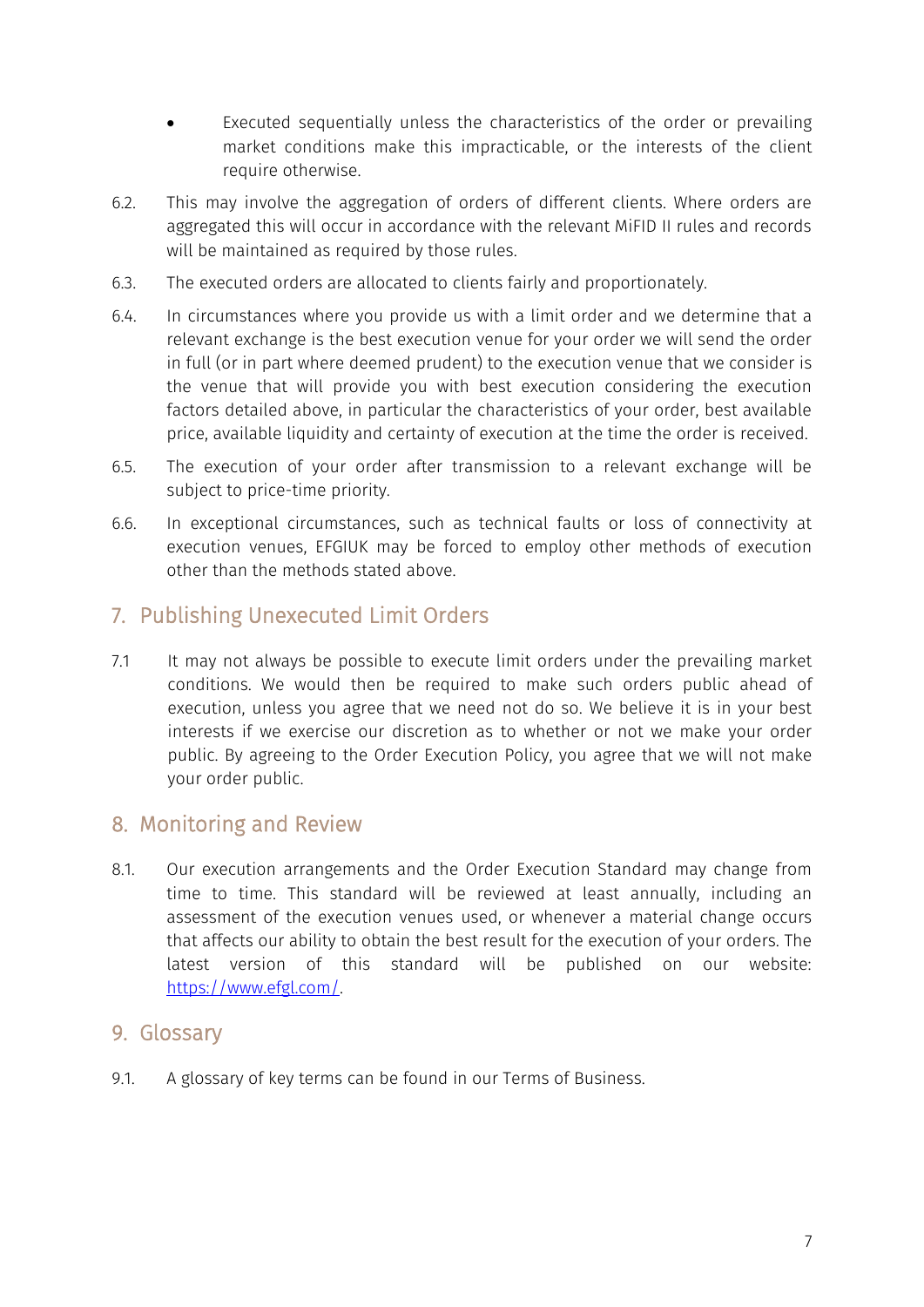# Appendix

## <span id="page-7-1"></span><span id="page-7-0"></span>1. Equities

#### a. Scope

The best execution considerations for equities apply to the following financial instruments:

- Shares
- Depositary Receipts
- Rights
- Exchange Traded Funds (ETFs)

The principles are applied consistently across all liquidity classes.

### b. Approach to obtaining Best Execution

Equity orders are executed through the venues outlined in Appendix A, or via the UK Retail Service Provider (RSP) – a mechanism for broadcasting buying and selling interest to a range of brokers.

### c. Prioritisation of Execution Factors

We prioritise price as the primary criterion to obtain the best possible result for clients. Other factors, such as timing and transaction costs (particularly in the case of non-UK equities) are also key considerations, particularly for large or illiquid orders.

## <span id="page-7-2"></span>2. Debt Instruments and Money-Market Instruments

### a. Scope

The best execution considerations for Debt Instruments and Money-market Instruments apply to the following financial instruments:

- $\bullet$  Bonds
- Money-market instruments
- Other debt securities

### b. Approach to obtaining Best Execution

We use Bloomberg Multilateral Trading Facility (Bloomberg MTF) as the primary venue of execution, where it is possible to interact with prices from a range of brokers. In limited circumstances, an order may be routed to a single broker, or smaller field of brokers, on an over-the-counter (OTC) basis.

### *c.* Prioritisation of Execution Factors

Price (typically observed through a Request for Quote<sup>4</sup> (RfQ) mechanism), will be the primary criteria to obtain the best result for clients. Other factors such as timing and transaction costs will also actively be considered.

<sup>-</sup> $^4$  A Request for Quote mechanism is where the buyer (seller) asks for a price quotation from a potential seller (buyer) before deciding whether to carry out the order.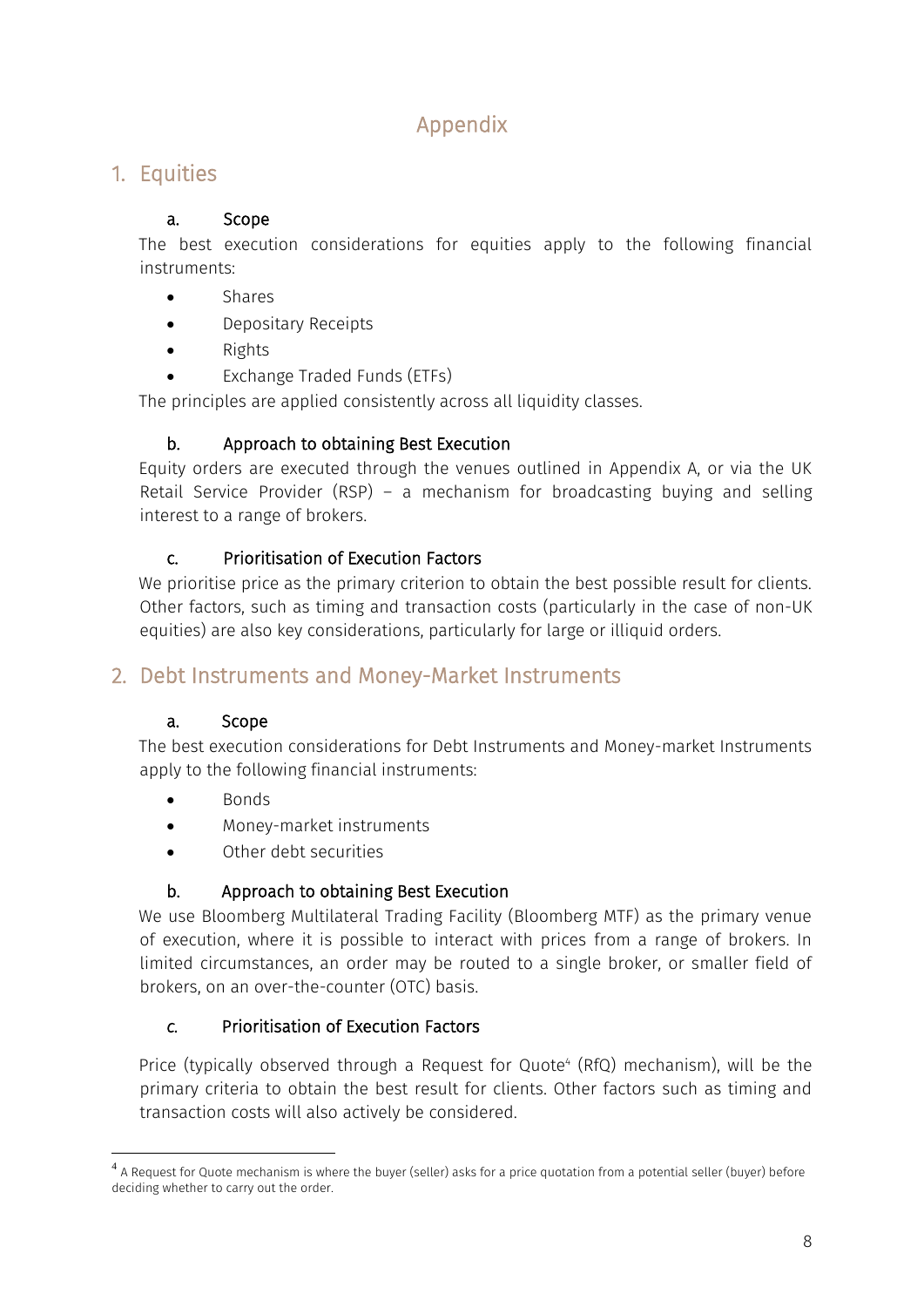## <span id="page-8-0"></span>3. FX Derivatives

#### a. Scope

The best execution considerations for FX Derivatives apply to the following financial instruments:

- FX Forwards
- FX Options

#### b. Approach to obtaining Best Execution

The EFGIUK Treasury Department acts as the counterparty to all Foreign Exchange (FX) orders received from you. The price provided to you will be referenced to the current best price sourced from Thomson Reuters FXAll MTF, to ensure you receive a representative market outcome.

#### *c.* Prioritisation of Execution Factors

Price (typically observed through an RfQ mechanism), will be the primary criteria to obtain the best result for clients. Other factors such as timing and transaction costs will also be actively considered.

### <span id="page-8-1"></span>4. Structured Products

#### a. Scope

The best execution considerations for Structured Products apply to the following financial instruments:

**•** Structured Notes

#### b. Approach to obtaining Best Execution

Structured products trading takes place with the issuers' appointed dealer.

#### *c.* Prioritisation of Execution Factors

Due to the illiquid nature of these financial instruments, timing and liquidity will be prioritised alongside price as the primary criteria to obtain the best result for you.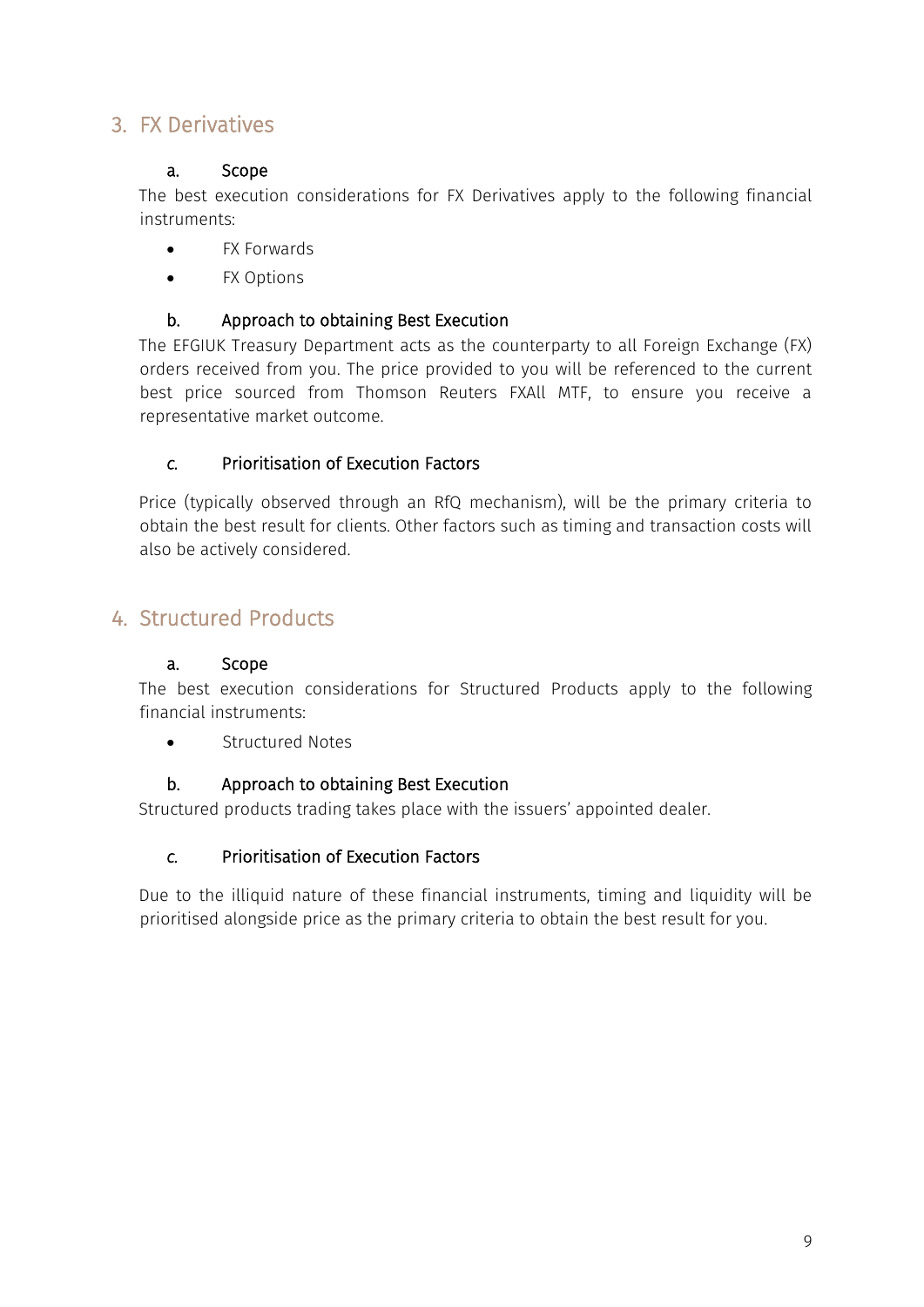## <span id="page-9-0"></span>5. Securitised Products

#### a. Scope

The best execution considerations for Securitised Products apply to the following financial instruments:

**Warrants** 

#### b. Approach to obtaining Best Execution

Due to the illiquid nature of the Warrants traded, EFGIUK has selected Societe Generale as the sole broker for Securitised Products. This arrangement is subject to periodic review to ensure its ongoing appropriateness.

#### *c.* Prioritisation of Execution Factors

Due to the illiquid nature of these financial instruments, timing and liquidity will be prioritised alongside price as the primary criteria to obtain the best result for you.

### <span id="page-9-1"></span>6. Exception for Managed Portfolios

In the case of discretionary managed portfolios maintained by the Private Bank, best execution is obtained by the transmission of orders to EFG Asset Management.

EFG Harris Allday executes orders for their own managed portfolios.

As another entity within the EFG Group, EFG Asset Management applies a consistent best execution standard when executing orders on behalf of clients of the Private Bank.

EFGIUK regularly review the best execution approach and outcomes achieved by EFG Asset Management, to ensure these are appropriate for EFGIUK clients, and consistent with EFGIUK's best execution obligations.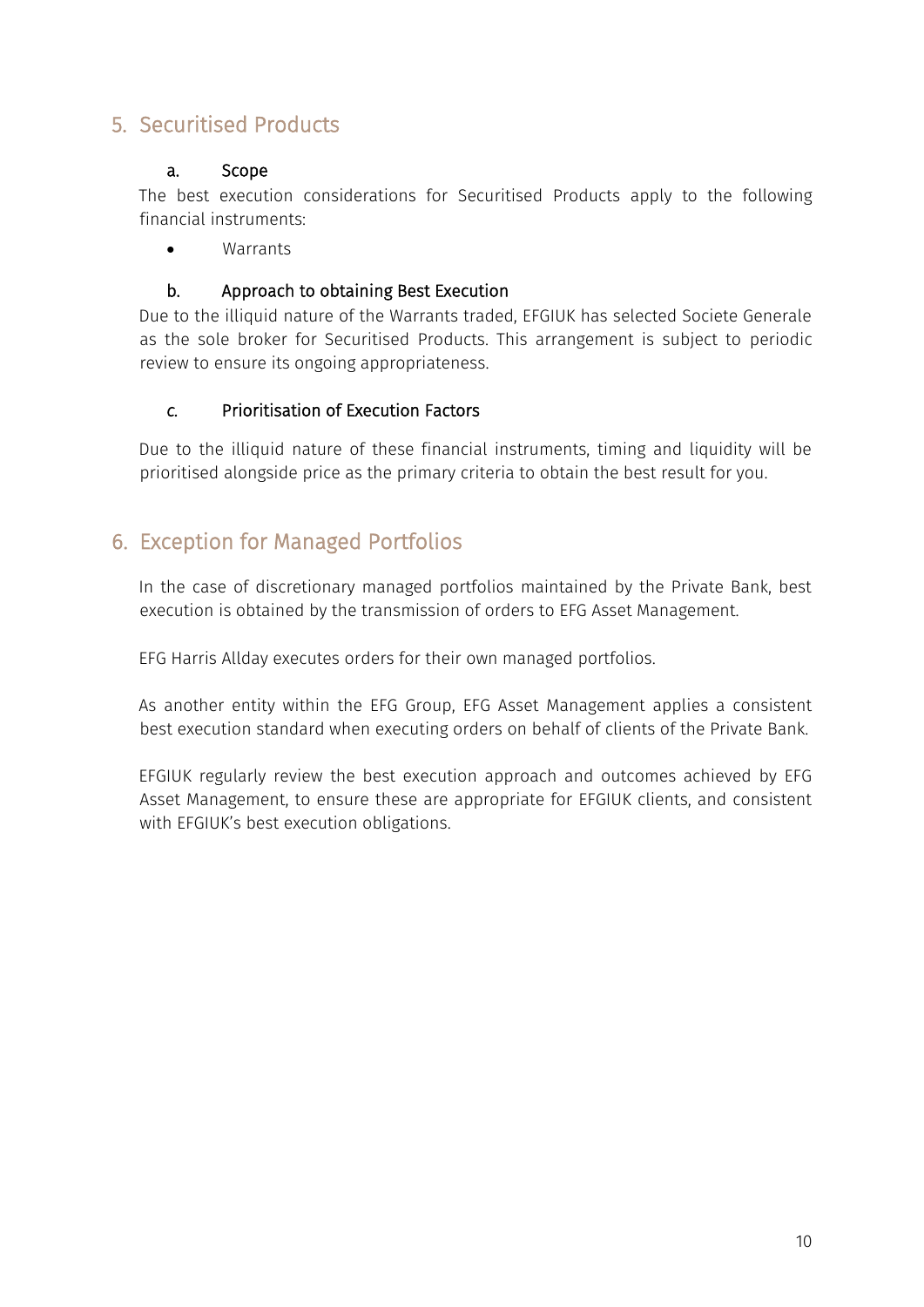# <span id="page-10-0"></span>7. Appendix A – List of Execution Venues by Financial Instrument Type

| <b>Execution Venue</b>              | LO<br>Liquidity banks <sup>5</sup><br>$\circ$<br>$\overline{B}$ | $\infty$<br>banks<br>Liquidity<br>and $4$ | $\overline{\phantom{0}}$<br>Liquidity banks<br>and 2 | <b>Bonds</b>   | Money Markets  | nstruments<br>Other |
|-------------------------------------|-----------------------------------------------------------------|-------------------------------------------|------------------------------------------------------|----------------|----------------|---------------------|
| ABERDEEN GBL FD (LUX)               |                                                                 |                                           |                                                      |                |                | Χ                   |
| ABERDEEN UNIT TST MGMT              |                                                                 |                                           |                                                      |                |                | X                   |
| ALLIANZ GLOBAL INV (UK) LTD         |                                                                 |                                           |                                                      |                |                | $\overline{X}$      |
| ALPHA REAL CAPITAL PROPERTY         |                                                                 |                                           |                                                      |                |                | X                   |
| ANZ                                 |                                                                 |                                           |                                                      | Χ              |                |                     |
| ARDEN PARTNERS                      | $\chi$                                                          | $\times$                                  | $\sf X$                                              |                |                |                     |
| ARTEMIS FUND MGMT LTD               |                                                                 |                                           |                                                      |                |                | $\mathsf X$         |
| AVIVA INVESTORS UK                  |                                                                 |                                           |                                                      |                |                | X                   |
| AXA FRAMLINGTON INV MGMT            |                                                                 |                                           |                                                      |                |                | $\times$            |
| <b>BAILLIE GIFFORD &amp; CO LTD</b> |                                                                 |                                           |                                                      |                |                | X                   |
| BARCLAYS (L&G) MM STERLING BOND     |                                                                 |                                           |                                                      |                |                | $\mathsf X$         |
| <b>BARCLAYS CAPITAL (BPLC)</b>      |                                                                 |                                           |                                                      |                |                | X                   |
| BARCLAYS GLAC FUNDS LTD             |                                                                 |                                           |                                                      |                |                | X                   |
| <b>BARCLAYS GLOBAL INV</b>          |                                                                 |                                           |                                                      |                |                | $\overline{X}$      |
| BARCLAYS LUX FUNDS LTD              |                                                                 |                                           |                                                      |                |                | Χ                   |
| <b>BARCLAYS WEALTH FUNDS LTD</b>    |                                                                 |                                           |                                                      |                |                | $\overline{X}$      |
| <b>BARING FUND MANAGERS</b>         |                                                                 |                                           |                                                      |                |                | $\mathsf X$         |
| <b>BERENBERG</b>                    |                                                                 |                                           |                                                      | $\overline{X}$ | $\overline{X}$ |                     |
| BLACKROCK (LUXEMBOURG) SA           |                                                                 |                                           |                                                      |                |                | $\times$            |
| BLACKROCK CHANNEL ISLANDS LTD       |                                                                 |                                           |                                                      |                |                | X                   |
| <b>BLACKROCK INV MGMT (UK)</b>      |                                                                 |                                           |                                                      |                |                | $\overline{X}$      |
| <b>BLUE BAY ASSET MANAGEMENT</b>    |                                                                 |                                           |                                                      |                |                | $\overline{X}$      |
| <b>BMO CAPITAL MARKETS LIMITED</b>  | $\overline{X}$                                                  | $\overline{X}$                            | $\overline{X}$                                       | $\overline{X}$ | $\overline{X}$ |                     |
| BNY MELLON GLOBAL FUNDS             |                                                                 |                                           |                                                      |                |                | X                   |

 5 The liquidity band assigned to an individual equity or depository receipt is based on a series of thresholds set by the regulator (ESMA). The most liquid equities (such as those which comprise the FTSE 100) fall into liquidity bands 5 and 6. Equities which trade less frequently would fall in to one of the lower liquidity bands, based on the average number of times they are traded in a business day.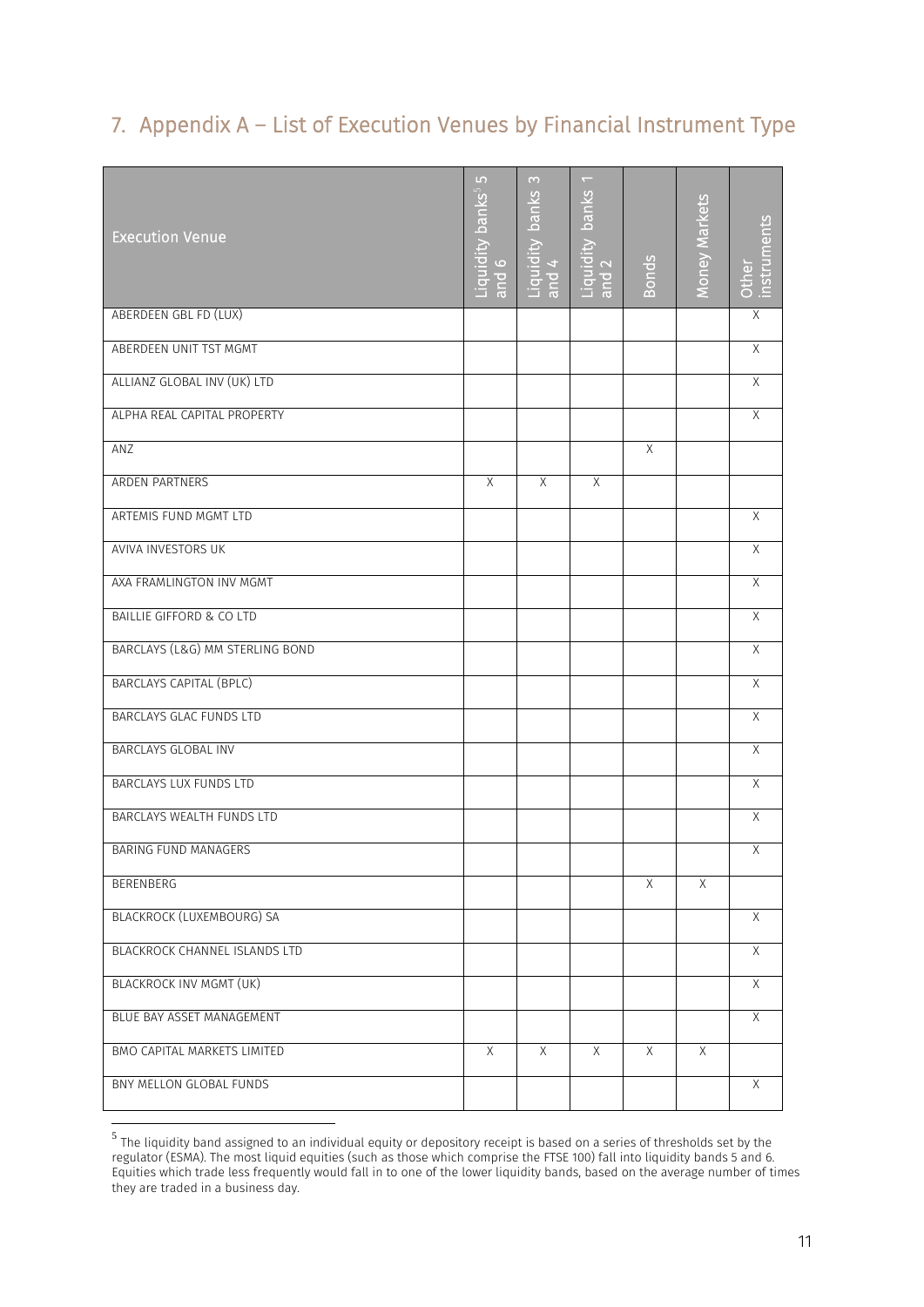| BROWN ADVISORY FUNDS<br>X<br>BROWN BROTHERS HARRIMAN LIMITED<br>X<br>CAF FINANCIAL SOLUTIONS LTD<br>Χ<br>CANACCORD GENUITY LIMITED<br>$\times$<br>X<br>$\times$<br>X<br>X<br>CANTOR FITZGERALD EUROPE<br>X<br>$\times$<br>X<br>X<br>X<br>CAPITA FINANCIAL<br>$\chi$<br>CAPITA FINANCIAL MGMT<br>X<br>CAPITA FINANCIAL MGMT LTD LEEDS - O<br>X<br>CAPITA REGISTRARS<br>X<br>X<br>X<br>X<br>Χ<br>CARVETIAN<br><b>CCLA INVESTMENT MGT LIMITED</b><br>X<br>CENKOS SECURITIES LIMITED<br>CG PORTFOLIO FUND PLC<br>X<br>X<br>CHARITIES PROPERTY FUND (THE)<br>CIS UNIT MANAGERS LIMITED<br>X<br>COMPUTERSHARE INVESTOR SERVICES<br>$\chi$<br>X<br>X<br>$\chi$<br>$\times$<br>CORUM INV FUNDS<br>Χ<br>COUPLAND CARDIFF<br>X<br><b>CREDIT SUISSE LUX</b><br>X<br><b>CREDIT SUISSE SECURITIES</b><br>Χ<br>X<br><b>CRM</b><br>X<br><b>CULLEN CAPITAL MGMT</b><br>X<br>DAIWA EUROPE LTD<br>$\chi$<br>$\times$<br>DBS VICKERS (HONG KONG) LIMITED<br>X<br>X<br>$\times$<br>DEUTSCHE BANK AG<br>Χ<br>X.<br>EDINBURGH PARTNERS OPP FD<br>X<br>EQUINITI LIMITED<br>X<br><b>F&amp;C FUND MGMT LTD</b><br>$\overline{X}$<br>FIDANTE PARTNERS EUROPE LTD<br>X<br>$\times$<br>X<br>FIL INV SERVICES UK LTD<br>X<br>FINDLAY PARK FUNDS PLC<br>X | BNYMELLON ASSETMGMT NEWTON |  |  | Χ |
|-----------------------------------------------------------------------------------------------------------------------------------------------------------------------------------------------------------------------------------------------------------------------------------------------------------------------------------------------------------------------------------------------------------------------------------------------------------------------------------------------------------------------------------------------------------------------------------------------------------------------------------------------------------------------------------------------------------------------------------------------------------------------------------------------------------------------------------------------------------------------------------------------------------------------------------------------------------------------------------------------------------------------------------------------------------------------------------------------------------------------------------------------------------------------------------------------------------------------------|----------------------------|--|--|---|
|                                                                                                                                                                                                                                                                                                                                                                                                                                                                                                                                                                                                                                                                                                                                                                                                                                                                                                                                                                                                                                                                                                                                                                                                                             |                            |  |  |   |
|                                                                                                                                                                                                                                                                                                                                                                                                                                                                                                                                                                                                                                                                                                                                                                                                                                                                                                                                                                                                                                                                                                                                                                                                                             |                            |  |  |   |
|                                                                                                                                                                                                                                                                                                                                                                                                                                                                                                                                                                                                                                                                                                                                                                                                                                                                                                                                                                                                                                                                                                                                                                                                                             |                            |  |  |   |
|                                                                                                                                                                                                                                                                                                                                                                                                                                                                                                                                                                                                                                                                                                                                                                                                                                                                                                                                                                                                                                                                                                                                                                                                                             |                            |  |  |   |
|                                                                                                                                                                                                                                                                                                                                                                                                                                                                                                                                                                                                                                                                                                                                                                                                                                                                                                                                                                                                                                                                                                                                                                                                                             |                            |  |  |   |
|                                                                                                                                                                                                                                                                                                                                                                                                                                                                                                                                                                                                                                                                                                                                                                                                                                                                                                                                                                                                                                                                                                                                                                                                                             |                            |  |  |   |
|                                                                                                                                                                                                                                                                                                                                                                                                                                                                                                                                                                                                                                                                                                                                                                                                                                                                                                                                                                                                                                                                                                                                                                                                                             |                            |  |  |   |
|                                                                                                                                                                                                                                                                                                                                                                                                                                                                                                                                                                                                                                                                                                                                                                                                                                                                                                                                                                                                                                                                                                                                                                                                                             |                            |  |  |   |
|                                                                                                                                                                                                                                                                                                                                                                                                                                                                                                                                                                                                                                                                                                                                                                                                                                                                                                                                                                                                                                                                                                                                                                                                                             |                            |  |  |   |
|                                                                                                                                                                                                                                                                                                                                                                                                                                                                                                                                                                                                                                                                                                                                                                                                                                                                                                                                                                                                                                                                                                                                                                                                                             |                            |  |  |   |
|                                                                                                                                                                                                                                                                                                                                                                                                                                                                                                                                                                                                                                                                                                                                                                                                                                                                                                                                                                                                                                                                                                                                                                                                                             |                            |  |  |   |
|                                                                                                                                                                                                                                                                                                                                                                                                                                                                                                                                                                                                                                                                                                                                                                                                                                                                                                                                                                                                                                                                                                                                                                                                                             |                            |  |  |   |
|                                                                                                                                                                                                                                                                                                                                                                                                                                                                                                                                                                                                                                                                                                                                                                                                                                                                                                                                                                                                                                                                                                                                                                                                                             |                            |  |  |   |
|                                                                                                                                                                                                                                                                                                                                                                                                                                                                                                                                                                                                                                                                                                                                                                                                                                                                                                                                                                                                                                                                                                                                                                                                                             |                            |  |  |   |
|                                                                                                                                                                                                                                                                                                                                                                                                                                                                                                                                                                                                                                                                                                                                                                                                                                                                                                                                                                                                                                                                                                                                                                                                                             |                            |  |  |   |
|                                                                                                                                                                                                                                                                                                                                                                                                                                                                                                                                                                                                                                                                                                                                                                                                                                                                                                                                                                                                                                                                                                                                                                                                                             |                            |  |  |   |
|                                                                                                                                                                                                                                                                                                                                                                                                                                                                                                                                                                                                                                                                                                                                                                                                                                                                                                                                                                                                                                                                                                                                                                                                                             |                            |  |  |   |
|                                                                                                                                                                                                                                                                                                                                                                                                                                                                                                                                                                                                                                                                                                                                                                                                                                                                                                                                                                                                                                                                                                                                                                                                                             |                            |  |  |   |
|                                                                                                                                                                                                                                                                                                                                                                                                                                                                                                                                                                                                                                                                                                                                                                                                                                                                                                                                                                                                                                                                                                                                                                                                                             |                            |  |  |   |
|                                                                                                                                                                                                                                                                                                                                                                                                                                                                                                                                                                                                                                                                                                                                                                                                                                                                                                                                                                                                                                                                                                                                                                                                                             |                            |  |  |   |
|                                                                                                                                                                                                                                                                                                                                                                                                                                                                                                                                                                                                                                                                                                                                                                                                                                                                                                                                                                                                                                                                                                                                                                                                                             |                            |  |  |   |
|                                                                                                                                                                                                                                                                                                                                                                                                                                                                                                                                                                                                                                                                                                                                                                                                                                                                                                                                                                                                                                                                                                                                                                                                                             |                            |  |  |   |
|                                                                                                                                                                                                                                                                                                                                                                                                                                                                                                                                                                                                                                                                                                                                                                                                                                                                                                                                                                                                                                                                                                                                                                                                                             |                            |  |  |   |
|                                                                                                                                                                                                                                                                                                                                                                                                                                                                                                                                                                                                                                                                                                                                                                                                                                                                                                                                                                                                                                                                                                                                                                                                                             |                            |  |  |   |
|                                                                                                                                                                                                                                                                                                                                                                                                                                                                                                                                                                                                                                                                                                                                                                                                                                                                                                                                                                                                                                                                                                                                                                                                                             |                            |  |  |   |
|                                                                                                                                                                                                                                                                                                                                                                                                                                                                                                                                                                                                                                                                                                                                                                                                                                                                                                                                                                                                                                                                                                                                                                                                                             |                            |  |  |   |
|                                                                                                                                                                                                                                                                                                                                                                                                                                                                                                                                                                                                                                                                                                                                                                                                                                                                                                                                                                                                                                                                                                                                                                                                                             |                            |  |  |   |
|                                                                                                                                                                                                                                                                                                                                                                                                                                                                                                                                                                                                                                                                                                                                                                                                                                                                                                                                                                                                                                                                                                                                                                                                                             |                            |  |  |   |
|                                                                                                                                                                                                                                                                                                                                                                                                                                                                                                                                                                                                                                                                                                                                                                                                                                                                                                                                                                                                                                                                                                                                                                                                                             |                            |  |  |   |
|                                                                                                                                                                                                                                                                                                                                                                                                                                                                                                                                                                                                                                                                                                                                                                                                                                                                                                                                                                                                                                                                                                                                                                                                                             |                            |  |  |   |
|                                                                                                                                                                                                                                                                                                                                                                                                                                                                                                                                                                                                                                                                                                                                                                                                                                                                                                                                                                                                                                                                                                                                                                                                                             |                            |  |  |   |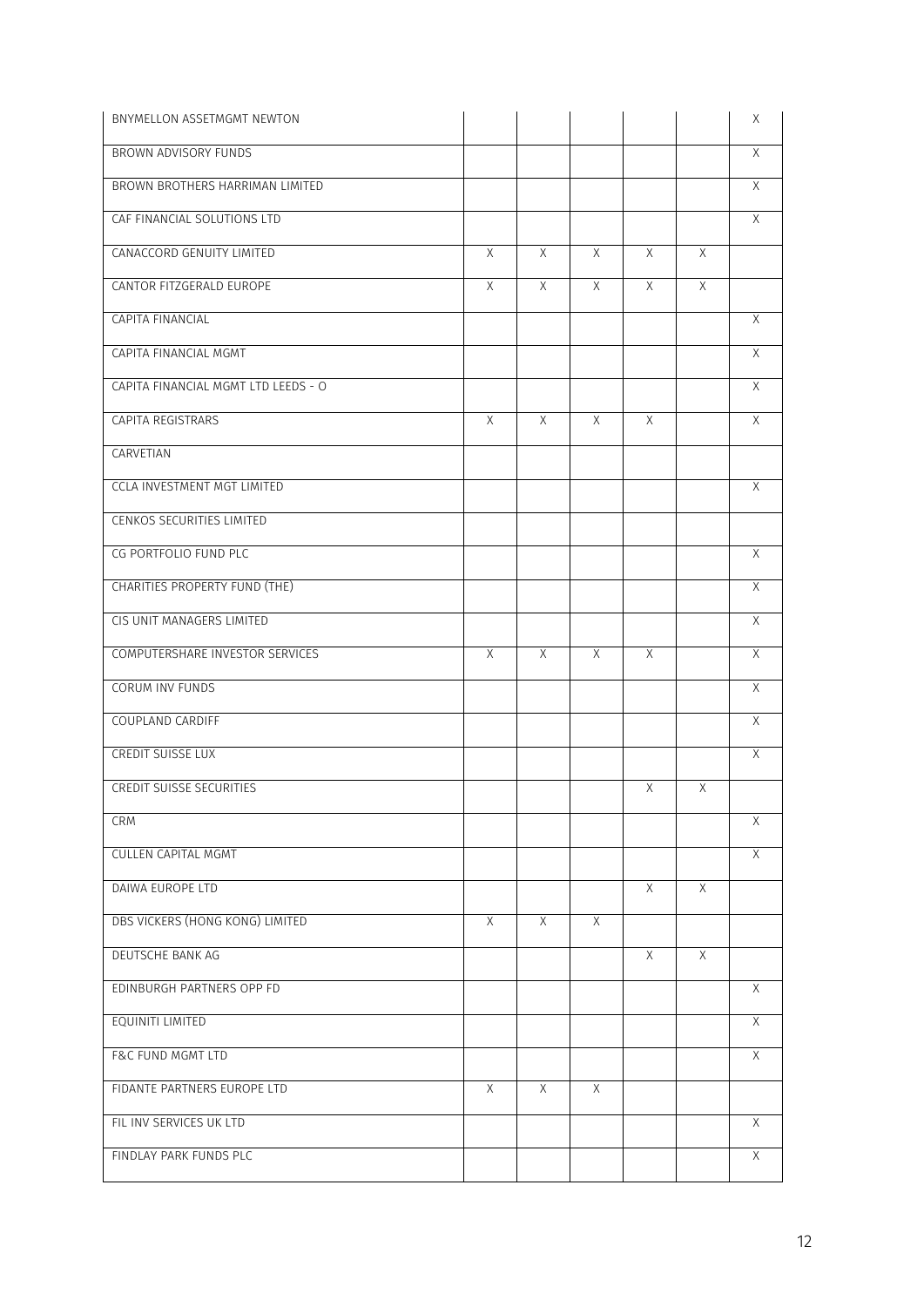| FINNCAP LIMITED (DFQAQ)               | Χ | Χ        | Χ |   |                |                |
|---------------------------------------|---|----------|---|---|----------------|----------------|
| FINNCAP LTD (CAQAQ)                   | Χ | $\times$ | X |   |                |                |
| FIRST STATE INV (UK) LTD              |   |          |   |   |                | X              |
| FIRST STATE INV HK                    |   |          |   |   |                | X              |
| <b>FISKE PLC</b>                      |   |          |   |   |                | X              |
| FP ARGONAUT FUNDS                     |   |          |   |   |                | X              |
| FP ARGONAUT FUNDS                     |   |          |   |   |                | $\times$       |
| FP CRUX FUNDS                         |   |          |   |   |                | X              |
| FP MITON INCOME FUND                  |   |          |   |   |                | X              |
| FRANKLIN TEMP INV ONSHORE             |   |          |   |   |                | $\mathsf X$    |
| <b>FUNDSMITH LLP</b>                  |   |          |   |   |                | $\times$       |
| GAM FUND MGMT LTD (IRE)               |   |          |   |   |                | X              |
| <b>GAM UNIT TRUST MGMT</b>            |   |          |   |   |                | X              |
| <b>GOLDMAN SACHS</b>                  |   |          |   | X | $\times$       |                |
| GOLDMAN SACHS EQUITY SECS (UK) LTD    |   |          |   | X | $\times$       |                |
| <b>GOLDMAN SACHS INTERNATIONAL</b>    |   |          |   | X | $\mathsf X$    |                |
| GUINNESS ASSET MANAGEMENT FUNDS PLC   |   |          |   |   |                | Χ              |
| GUINNESS ASSET MANAGEMENT             |   |          |   |   |                | X              |
| HALIFAX FINANCIAL SERVICES            |   |          |   |   |                | $\overline{X}$ |
| HARGREAVES LANSDOWN FUND MANAGERS     |   |          |   |   |                | X              |
| HENDERSON GART FD (SICAV)             |   |          |   |   |                | Χ              |
| HENDERSON GLOBAL INV UK               |   |          |   |   |                | X              |
| <b>HSBC GREENWELL</b>                 |   |          |   | X | $\overline{X}$ |                |
| HSBC INV FUNDS (UK) LIMITED           |   |          |   |   |                | X              |
| <b>HSBC INVESTMENT FUNDS</b>          |   |          |   |   |                | X              |
| HSBC SECURITIES SERVICES              |   |          |   |   |                | $\mathsf X$    |
| <b>ICAP</b>                           | X | X        | X |   |                |                |
| <b>IGNIS ASSET LUX</b>                |   |          |   |   |                | X              |
| INVESCO FUND MANAGERS LTD             |   |          |   |   |                | X.             |
| <b>INVESCO GLOBAL DIST LTD</b>        |   |          |   |   |                | X              |
| <b>INVESTEC ASSET MGMT (OFFSHORE)</b> |   |          |   |   |                | $\overline{X}$ |
| INVESTEC BANK (UK) LIMITED            | Χ | $\times$ | X |   |                |                |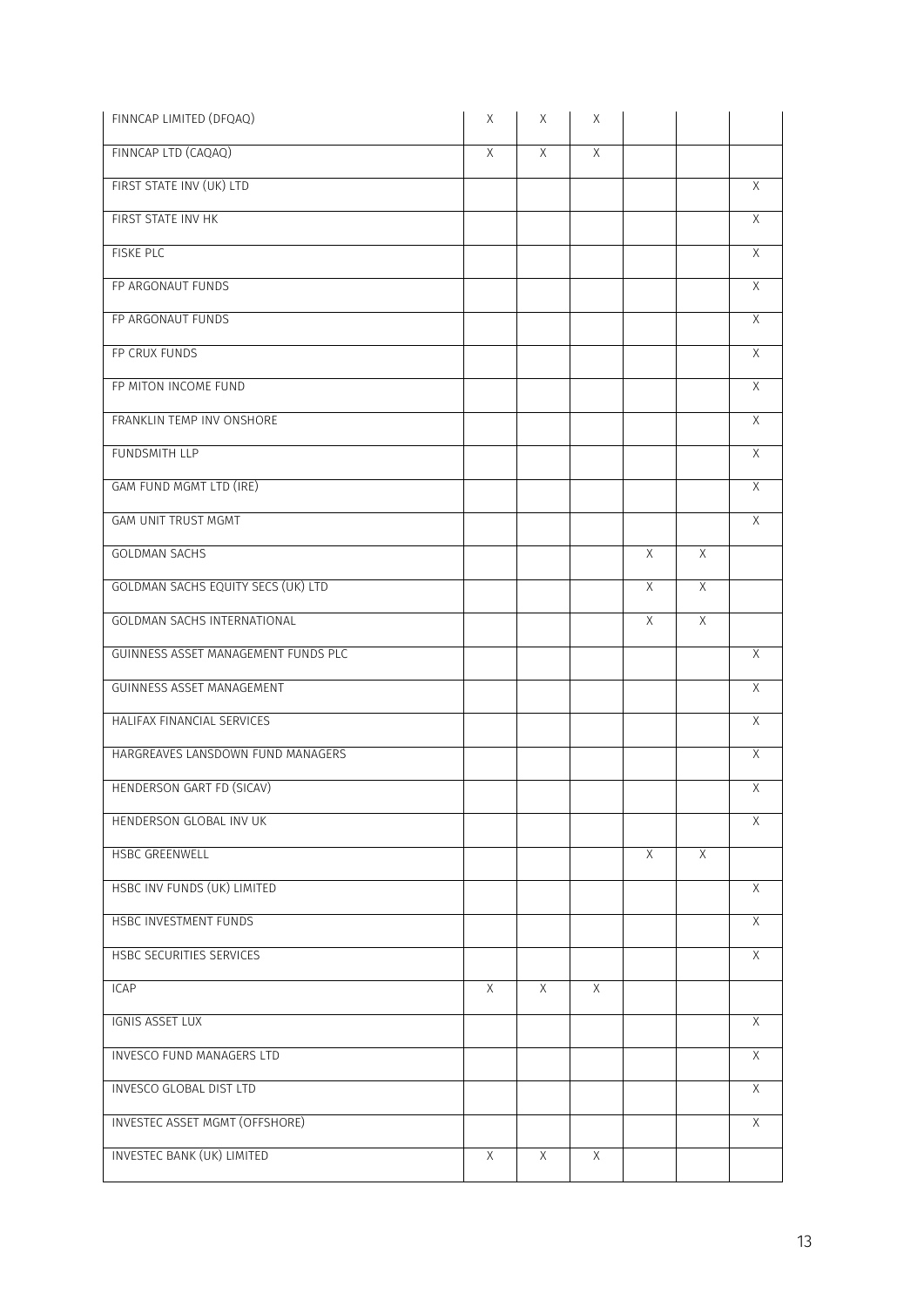| J & E DAVEY<br>$\times$<br>$\times$<br>$\sf X$<br>JANUS CAPITAL FUNDS PLC<br>X<br>JEFFERIES INTERNATIONAL LTD<br>X<br>Χ<br>Χ<br>X<br>X<br>JO HAMBRO CAPITAL MGMT<br>X<br>JP MORGAN ASSET MGMT UK<br>X<br>JP MORGAN BANK - LUX<br>X<br>JP MORGAN SECS CREST 2<br>$\times$<br>X<br>X<br>X<br>X<br>JP MORGAN SECURITIES LTD(JPMS)<br>X<br>X<br>X<br>X<br>X<br>X<br>JUPITER UT MANAGERS LTD<br>KAMES CAPITAL MGMT AEGON<br>X<br>KNIGHT CAPITAL EUROPE LIMITED<br>$\times$<br>X<br>X<br>LAZARD FUND MANAGERS LTD<br>X<br>LEGAL & GENERAL INV<br>X<br>LEGG MASON GLOBAL FDS PLC (IRELAND)<br>X<br>LEGG MASON INV FD ONSHORE<br>X<br>LIBERUM CAPITAL LIMITED<br>X<br>X<br>X<br>LINDSELL TRAIN GLBL FDS<br>Χ<br>LIONTRUST INV FUNDS LTD<br>X<br>LLOYDS TSB BANK PLC<br>$\times$<br>X<br>M & G GROUP (UK)<br>Χ<br>MACQUARIE CAPITAL (EUROPE) LTD<br>X<br>X<br>X<br>MACQUARIE FUND SOLUTIONS<br>X<br>MAITLAND INSTL SERVICES<br>$\chi$<br>MAJEDIE ASSET MANAGEMENT - OMNNIBUS<br>$\overline{X}$<br>MAN GLG PARTNERS INV FD<br>X<br>MARLBOROUGH FD MGMT LTD<br>X<br>MARSHALL WACE UCITS FUND<br>X<br>MERRILL LYNCH<br>$\overline{X}$<br>MERRILL LYNCH FIXED INCOME<br>X<br>X<br>MERRILL LYNCH INTERNATIONAL (MLSB)<br>Χ<br>X<br>X<br><b>MFS</b> | INVESTEC FUND MGMT LTD UK |  |  | Χ |
|--------------------------------------------------------------------------------------------------------------------------------------------------------------------------------------------------------------------------------------------------------------------------------------------------------------------------------------------------------------------------------------------------------------------------------------------------------------------------------------------------------------------------------------------------------------------------------------------------------------------------------------------------------------------------------------------------------------------------------------------------------------------------------------------------------------------------------------------------------------------------------------------------------------------------------------------------------------------------------------------------------------------------------------------------------------------------------------------------------------------------------------------------------------------------------------------------------------------------------------|---------------------------|--|--|---|
|                                                                                                                                                                                                                                                                                                                                                                                                                                                                                                                                                                                                                                                                                                                                                                                                                                                                                                                                                                                                                                                                                                                                                                                                                                      |                           |  |  |   |
|                                                                                                                                                                                                                                                                                                                                                                                                                                                                                                                                                                                                                                                                                                                                                                                                                                                                                                                                                                                                                                                                                                                                                                                                                                      |                           |  |  |   |
|                                                                                                                                                                                                                                                                                                                                                                                                                                                                                                                                                                                                                                                                                                                                                                                                                                                                                                                                                                                                                                                                                                                                                                                                                                      |                           |  |  |   |
|                                                                                                                                                                                                                                                                                                                                                                                                                                                                                                                                                                                                                                                                                                                                                                                                                                                                                                                                                                                                                                                                                                                                                                                                                                      |                           |  |  |   |
|                                                                                                                                                                                                                                                                                                                                                                                                                                                                                                                                                                                                                                                                                                                                                                                                                                                                                                                                                                                                                                                                                                                                                                                                                                      |                           |  |  |   |
|                                                                                                                                                                                                                                                                                                                                                                                                                                                                                                                                                                                                                                                                                                                                                                                                                                                                                                                                                                                                                                                                                                                                                                                                                                      |                           |  |  |   |
|                                                                                                                                                                                                                                                                                                                                                                                                                                                                                                                                                                                                                                                                                                                                                                                                                                                                                                                                                                                                                                                                                                                                                                                                                                      |                           |  |  |   |
|                                                                                                                                                                                                                                                                                                                                                                                                                                                                                                                                                                                                                                                                                                                                                                                                                                                                                                                                                                                                                                                                                                                                                                                                                                      |                           |  |  |   |
|                                                                                                                                                                                                                                                                                                                                                                                                                                                                                                                                                                                                                                                                                                                                                                                                                                                                                                                                                                                                                                                                                                                                                                                                                                      |                           |  |  |   |
|                                                                                                                                                                                                                                                                                                                                                                                                                                                                                                                                                                                                                                                                                                                                                                                                                                                                                                                                                                                                                                                                                                                                                                                                                                      |                           |  |  |   |
|                                                                                                                                                                                                                                                                                                                                                                                                                                                                                                                                                                                                                                                                                                                                                                                                                                                                                                                                                                                                                                                                                                                                                                                                                                      |                           |  |  |   |
|                                                                                                                                                                                                                                                                                                                                                                                                                                                                                                                                                                                                                                                                                                                                                                                                                                                                                                                                                                                                                                                                                                                                                                                                                                      |                           |  |  |   |
|                                                                                                                                                                                                                                                                                                                                                                                                                                                                                                                                                                                                                                                                                                                                                                                                                                                                                                                                                                                                                                                                                                                                                                                                                                      |                           |  |  |   |
|                                                                                                                                                                                                                                                                                                                                                                                                                                                                                                                                                                                                                                                                                                                                                                                                                                                                                                                                                                                                                                                                                                                                                                                                                                      |                           |  |  |   |
|                                                                                                                                                                                                                                                                                                                                                                                                                                                                                                                                                                                                                                                                                                                                                                                                                                                                                                                                                                                                                                                                                                                                                                                                                                      |                           |  |  |   |
|                                                                                                                                                                                                                                                                                                                                                                                                                                                                                                                                                                                                                                                                                                                                                                                                                                                                                                                                                                                                                                                                                                                                                                                                                                      |                           |  |  |   |
|                                                                                                                                                                                                                                                                                                                                                                                                                                                                                                                                                                                                                                                                                                                                                                                                                                                                                                                                                                                                                                                                                                                                                                                                                                      |                           |  |  |   |
|                                                                                                                                                                                                                                                                                                                                                                                                                                                                                                                                                                                                                                                                                                                                                                                                                                                                                                                                                                                                                                                                                                                                                                                                                                      |                           |  |  |   |
|                                                                                                                                                                                                                                                                                                                                                                                                                                                                                                                                                                                                                                                                                                                                                                                                                                                                                                                                                                                                                                                                                                                                                                                                                                      |                           |  |  |   |
|                                                                                                                                                                                                                                                                                                                                                                                                                                                                                                                                                                                                                                                                                                                                                                                                                                                                                                                                                                                                                                                                                                                                                                                                                                      |                           |  |  |   |
|                                                                                                                                                                                                                                                                                                                                                                                                                                                                                                                                                                                                                                                                                                                                                                                                                                                                                                                                                                                                                                                                                                                                                                                                                                      |                           |  |  |   |
|                                                                                                                                                                                                                                                                                                                                                                                                                                                                                                                                                                                                                                                                                                                                                                                                                                                                                                                                                                                                                                                                                                                                                                                                                                      |                           |  |  |   |
|                                                                                                                                                                                                                                                                                                                                                                                                                                                                                                                                                                                                                                                                                                                                                                                                                                                                                                                                                                                                                                                                                                                                                                                                                                      |                           |  |  |   |
|                                                                                                                                                                                                                                                                                                                                                                                                                                                                                                                                                                                                                                                                                                                                                                                                                                                                                                                                                                                                                                                                                                                                                                                                                                      |                           |  |  |   |
|                                                                                                                                                                                                                                                                                                                                                                                                                                                                                                                                                                                                                                                                                                                                                                                                                                                                                                                                                                                                                                                                                                                                                                                                                                      |                           |  |  |   |
|                                                                                                                                                                                                                                                                                                                                                                                                                                                                                                                                                                                                                                                                                                                                                                                                                                                                                                                                                                                                                                                                                                                                                                                                                                      |                           |  |  |   |
|                                                                                                                                                                                                                                                                                                                                                                                                                                                                                                                                                                                                                                                                                                                                                                                                                                                                                                                                                                                                                                                                                                                                                                                                                                      |                           |  |  |   |
|                                                                                                                                                                                                                                                                                                                                                                                                                                                                                                                                                                                                                                                                                                                                                                                                                                                                                                                                                                                                                                                                                                                                                                                                                                      |                           |  |  |   |
|                                                                                                                                                                                                                                                                                                                                                                                                                                                                                                                                                                                                                                                                                                                                                                                                                                                                                                                                                                                                                                                                                                                                                                                                                                      |                           |  |  |   |
|                                                                                                                                                                                                                                                                                                                                                                                                                                                                                                                                                                                                                                                                                                                                                                                                                                                                                                                                                                                                                                                                                                                                                                                                                                      |                           |  |  |   |
|                                                                                                                                                                                                                                                                                                                                                                                                                                                                                                                                                                                                                                                                                                                                                                                                                                                                                                                                                                                                                                                                                                                                                                                                                                      |                           |  |  |   |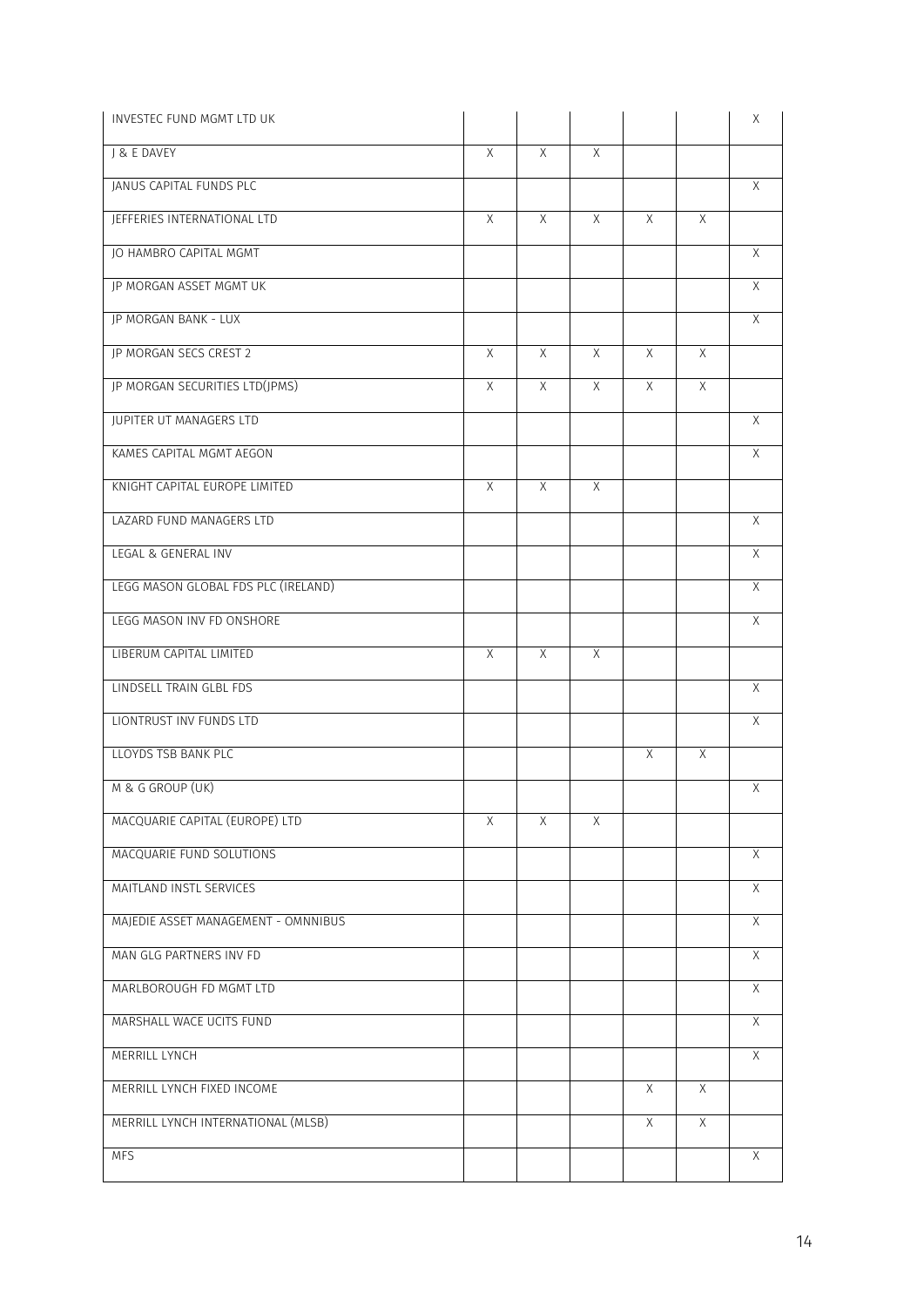| MONTANARO EUROPEAN<br>MORGAN STANLEY INV FUNDS<br>MORGAN STANLEY SECURITIES LIMITED<br>Χ<br>X<br>NATIXIS SA<br><b>NCL INVESTMENTS LIMITED</b><br>X<br>X<br>NEPTUNE INV MGMT LTD<br>NEUBERGER BERMAN INV FD<br>NEW CAPITAL FD MGMT<br>NOMURA FUNDS | X<br>X<br>$\chi$<br>$\chi$<br>X<br>X<br>$\mathsf X$ |
|---------------------------------------------------------------------------------------------------------------------------------------------------------------------------------------------------------------------------------------------------|-----------------------------------------------------|
|                                                                                                                                                                                                                                                   |                                                     |
|                                                                                                                                                                                                                                                   |                                                     |
|                                                                                                                                                                                                                                                   |                                                     |
|                                                                                                                                                                                                                                                   |                                                     |
|                                                                                                                                                                                                                                                   |                                                     |
|                                                                                                                                                                                                                                                   |                                                     |
|                                                                                                                                                                                                                                                   |                                                     |
|                                                                                                                                                                                                                                                   |                                                     |
|                                                                                                                                                                                                                                                   |                                                     |
| NOMURA INTERNATIONAL PLC<br>$\times$<br>X<br>X<br>X<br>X                                                                                                                                                                                          |                                                     |
| NORDIA                                                                                                                                                                                                                                            | $\times$                                            |
| NORTHERN TRUST LUX                                                                                                                                                                                                                                | X                                                   |
| NOVUM SECURITIES LIMITED<br>X<br>X<br>X                                                                                                                                                                                                           |                                                     |
| OLD MUTUAL DUBLIN FUNDS                                                                                                                                                                                                                           | $\mathsf X$                                         |
| OLD MUTUAL FD MGMT (UK)                                                                                                                                                                                                                           | Χ                                                   |
| OLD MUTUAL GBL                                                                                                                                                                                                                                    | X                                                   |
| PANMURE GORDON & CO LIMITED<br>Χ<br>Χ<br>Χ                                                                                                                                                                                                        |                                                     |
| PEEL HUNT LLP<br>X<br>X<br>X<br>X<br>Χ                                                                                                                                                                                                            |                                                     |
| PERSHING SECURITIES LIMITED<br>$\chi$<br>X                                                                                                                                                                                                        |                                                     |
| PICTET & CIE (EUROPE) SA                                                                                                                                                                                                                          | Χ                                                   |
| PIMCO FUNDS                                                                                                                                                                                                                                       | X                                                   |
| POLAR CAPITAL FUNDS PLC                                                                                                                                                                                                                           | X                                                   |
| PREMIER PORTFOLIO MGRS                                                                                                                                                                                                                            | $\times$                                            |
| PRINCIPLE GLOBAL INVESTORS FUNDS                                                                                                                                                                                                                  | $\overline{X}$                                      |
| PRUSIK FUNDS PLC                                                                                                                                                                                                                                  | X                                                   |
| <b>QUINTILLION LTD</b>                                                                                                                                                                                                                            | X                                                   |
| RATHBONE UTM LTD                                                                                                                                                                                                                                  | X                                                   |
| $\overline{X}$<br>$\overline{X}$<br><b>RBC</b>                                                                                                                                                                                                    |                                                     |
| RBC INV SERV IRE LTD                                                                                                                                                                                                                              |                                                     |
| RBS ASSET MANAGEMENT                                                                                                                                                                                                                              | X                                                   |
| RBS ASSET MANAGEMENT (DUBLIN) LTD                                                                                                                                                                                                                 | X                                                   |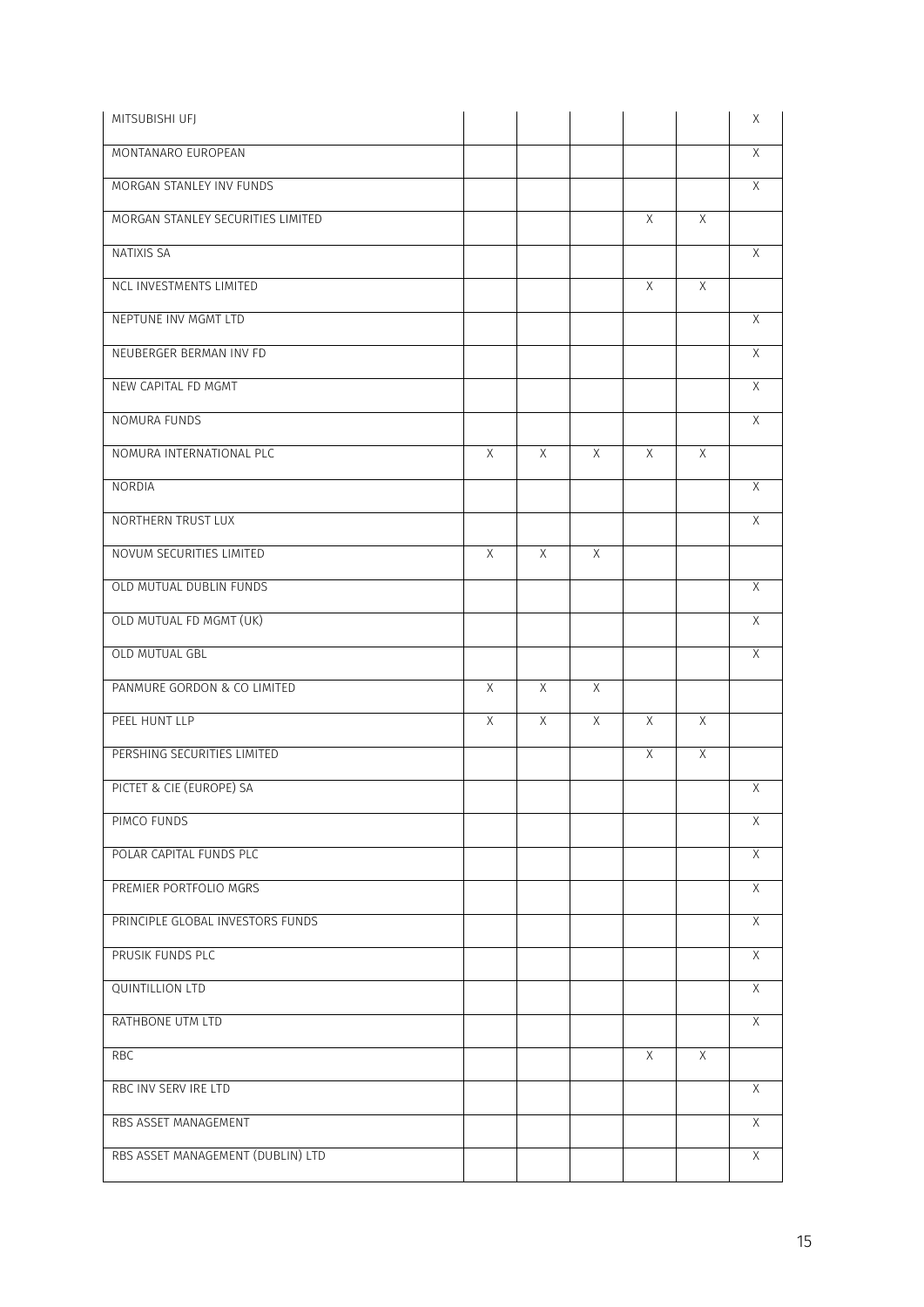| RBS FINANCIAL MARKETS            |                |                |                | Χ | Χ  |                |
|----------------------------------|----------------|----------------|----------------|---|----|----------------|
| RBS PLC                          |                |                |                | X | X  |                |
| RIVER & MERCANTILE               |                |                |                |   |    | X              |
| ROYAL LONDON ASSET MGMT          |                |                |                |   |    | $\times$       |
| ROYAL LONDON UTM                 |                |                |                |   |    | X              |
| SANFORD C BERSTEIN LIMITED       | X              | Χ              | Χ              |   |    |                |
| SANTANDER ASSET MANAGEMENT       |                |                |                |   |    | X              |
| SANTANDER ASSET MANAGEMENT       |                |                |                |   |    | X              |
| SARASIN FUNDS MGMT (IRE)         |                |                |                |   |    | X              |
| SARASIN FUNDS MGMT (IRE)         |                |                |                |   |    | X              |
| SARASIN INVESTMENT FD LTD        |                |                |                |   |    | X              |
| SCHRODER INV LTD                 |                |                |                |   |    | X              |
| <b>SCHRODER INV MGMT (LUX)</b>   |                |                |                |   |    | Χ              |
| SCOTTISH WIDOWS UNIT TRUST MGRS  |                |                |                |   |    | $\times$       |
| SCOTTISH WIDOWS UNIT TRUST MGRS  |                |                |                |   |    | X              |
| SCOTTISH WIDOWS UNIT TRUST MGRS  |                |                |                |   |    | X              |
| SG OPTION EUROPE S.A.            |                |                |                |   |    |                |
| SHORE CAPITAL STOCKBROKERS LTD   | X              | X              | X              |   |    |                |
| SINGER CAPITAL MARKETS LIMITED   | $\overline{X}$ | $\overline{X}$ | $\chi$         |   |    |                |
| SKY HARBOR GLOBAL FUNDS          |                |                |                |   |    | Χ              |
| SMITH & WILL INV FD DUBLIN       |                |                |                |   |    | Χ              |
| SMITH & WILL UT (UK)             |                |                |                |   |    | X              |
| SOCIETE GENERALE INV BANKING     |                |                |                | Χ | X. |                |
| ST JAMES'S PLACE W/MGMT          |                |                |                |   |    | $\times$       |
| STANDARD CHARTERED               |                |                |                |   |    |                |
| STANDARD LIFE INV LUX            |                |                |                |   |    | $\times$       |
| STANDARD LIFE INVESTMENTS        |                |                |                |   |    | $\overline{X}$ |
| STATESTREET FUND SERVICES        |                |                |                |   |    | X              |
| <b>STIFEL</b>                    | X              | $\times$       | X              |   |    |                |
| STIFEL NICOLAUS EUROPE LIMITED   | $\chi$         | $\chi$         | X              |   |    |                |
| STOCKDALE SECURITIES             | $\chi$         | $\overline{X}$ | $\overline{X}$ |   |    |                |
| SUSQUEHANNAINTERNATIONAL SEC LTD |                |                |                |   |    |                |
|                                  |                |                |                |   |    |                |